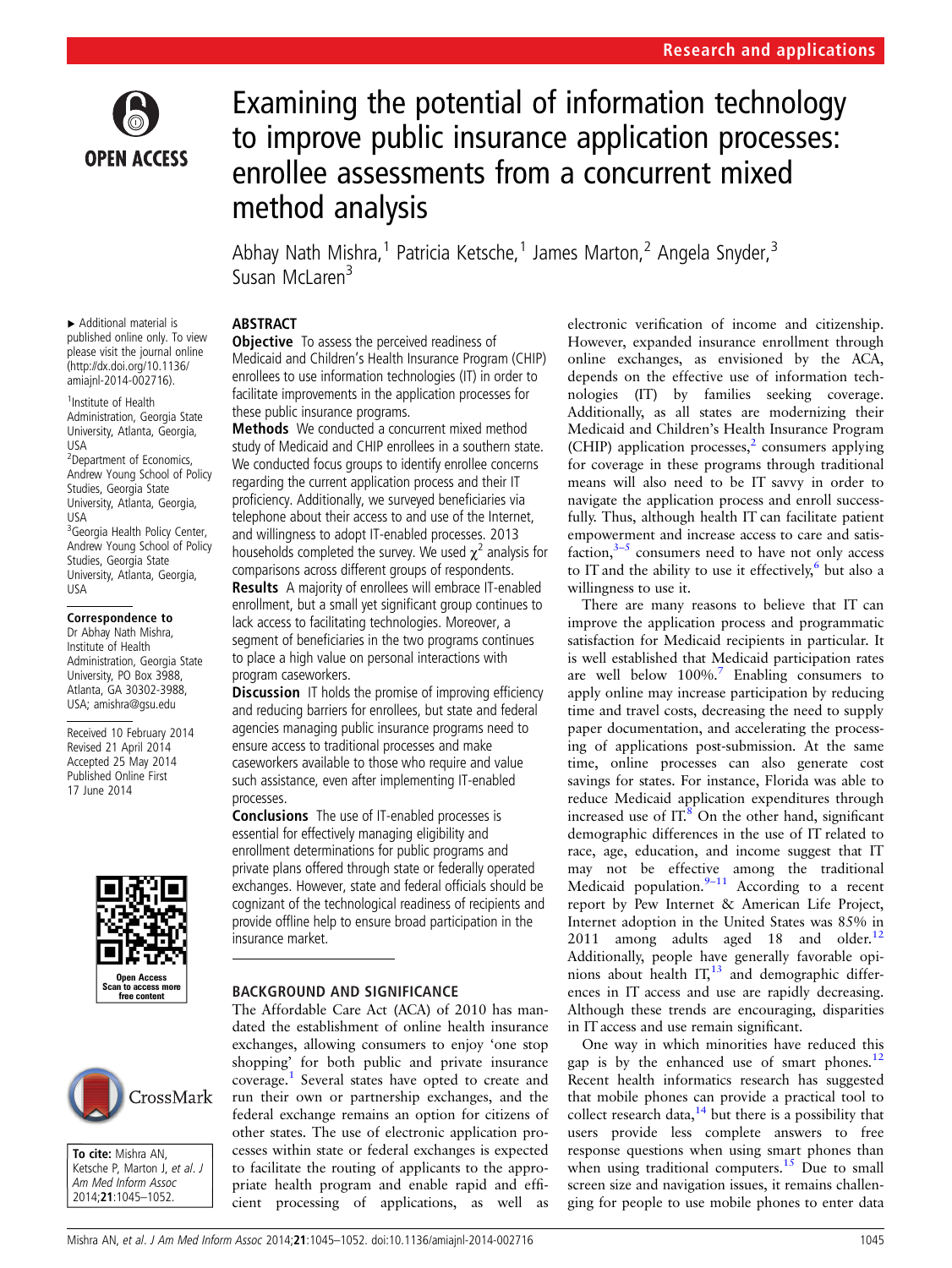and complete online forms. This suggests that to obtain adequate and equitable uptake by the eligible population, it will be necessary to account for these limitations. The lack of mobile phone-ready enrollment applications and the difficulties associated with using them may explain why some states have not had as much success as Florida in transitioning towards online application processes.<sup>[16](#page-7-0)</sup> Although much has been written about consumer access to care using technology,[17](#page-7-0)–<sup>20</sup> there is relatively little research on IT-facilitated health insurance enrollment.

Beyond just access, the willingness of applicants to use technology to apply for public benefits is also consequential. For example, Heflin et  $al^{21}$  $al^{21}$  $al^{21}$  find that over half of survey respondents in Florida preferred face-to-face interactions with a caseworker rather than an Internet-based application for food assistance, predominantly because of a perception that the electronic application system was not adequately supported with respect to document processing or other customer assistance needs. If applicants rely on caseworkers to complete the application, even if using an electronic format, savings associated with electronic applications will be limited.

#### OBJECTIVES

Given this mixed evidence on the effectiveness of IT, we focus on a particularly vexing concern facing state and federal policy makers: to what extent do potential enrollees believe that IT can be used to improve the application process for public health insurance programs, and to what extent do they face access barriers to utilizing IT systems? Furthermore, how much and what type of enrollment assistance will these future enrollees need? These issues are particularly critical for state governments because they will play a significant role in implementing the ACA, and hence need to make decisions regarding consumer health IT use. We answer these questions through an analysis of Medicaid and CHIP enrollees in one southern state considering the implementation of a more IT-enabled application process for public insurance coverage.

#### MATERIALS AND METHODS

The authors were commissioned in the summer of 2012 to examine the perceptions of current Medicaid and CHIP enrollees about their access to and comfort with IT, and their views about utilizing IT to apply for coverage. We employed a concurrent mixed method study approach to include both qualitative and quantitative methods to examine our study questions. $22$ We chose this approach because of the short window of time available to collect data and the urgency of need for recommendations based on our study. Qualitative methods—focus groups were used to gain a deeper understanding of the challenges and concerns of current participants regarding the use of IT in the application process. Quantitative methods—questionnaire surveys —were used to quantify beneficiary access and willingness to adopt IT-enabled processes. We followed the fixed mixed methods design, that is, we prospectively decided to use both qualitative and quantitative methods in order to obtain comprehensive insights. $22$  We had multiple reasons for conducting a mixed method study: we were interested in triangulation; we aspired to present a more comprehensive account of consumer perceptions; we intended to present the process aspects of an online application; and we intended to enhance the credibility of our results[.23](#page-7-0) Both quantitative and qualitative methods played important roles in the study. The qualitative and quantitative strands of the study were integrated during the interpretation phase, after the two sets of data were analyzed.

There are significant differences in eligibility requirements and the application processes themselves across Medicaid and CHIP, as shown in table 1. These differences, along with demographic differences between the cohorts, likely influence enrollee perceptions of the current processes and their willingness and ability to adopt IT enabled processes. We considered these differences carefully while conducting qualitative and quantitative analyses for those with Medicaid and CHIP experience. We include families with children because such families represent the largest number of Medicaid enrollees and those most burdened by the current processes. We exclude the aged, blind, and disabled Medicaid participants and those whose eligibility is tied to pregnancy because these individuals typically have different enrollment processes. For the survey, we stratified the sample to ensure statistical significance by program and for three distinct geographic regions in the State: A major metropolitan statistical area (MSA), mid to small metropolitan statistical areas (combined), and rural areas. Geographic diversity was sought because the research team had found attitudes and experiences with public programs to vary in previous mixed methods studies.

Participants for both studies were recruited using a list of phone numbers provided to the researchers by the state. These contact phone numbers come from the application data to the respective programs (Medicaid and CHIP). Many families have one or more participants in both programs simultaneously and, because of income instability, there is significant movement of children between programs. Therefore, the contact numbers at the level of the enrollee were de-duplicated and, where found in both programs were assigned to the CHIP stratum. The numbers included both cell- and land-lines, and were selected at random after stratification by program and geographic location. Focus groups were conducted separately for Medicaid and CHIP enrollees and locations were intentionally selected for

| Differences in eligibility and application processes<br>Table 1                                                                                                                                              |                                                                                                                                                                                                                                                                                                              |
|--------------------------------------------------------------------------------------------------------------------------------------------------------------------------------------------------------------|--------------------------------------------------------------------------------------------------------------------------------------------------------------------------------------------------------------------------------------------------------------------------------------------------------------|
| <b>Medicaid</b>                                                                                                                                                                                              | Children's Health Insurance Program (CHIP)                                                                                                                                                                                                                                                                   |
| Eligibility for children up to 133% of the Federal Poverty Level (FPL) to age 6 or to<br>100% of the FPL to age 19. Eligibility for parents qualified for Temporary Assistance<br>for Needy Families (TANF). | Eligibility for children above the Medicaid family income limit up to 235% of FPL.                                                                                                                                                                                                                           |
| Medicaid eligibility is contracted to the State's Division of Family and Children<br>Services (DFCS).                                                                                                        | CHIP enrollment is contracted to a third party administrator.                                                                                                                                                                                                                                                |
| Applicants enroll in Medicaid by completing an application at their county DFCS<br>office, via mail, through an outreach worker, or by phone.                                                                | Applicants enroll in CHIP online, or by phone, fax, or mail. No in-person options<br>exist for enrollment in CHIP.                                                                                                                                                                                           |
| Children who are ineligible for Medicaid because their family income is too high are<br>referred to CHIP and required to complete a new CHIP application.                                                    | Automatic screening and direct referrals for Medicaid eligibility when income is too<br>low. This includes transfer of the documentation supplied by the family, to a<br>Medicaid outreach worker who either processes the Medicaid application or follows<br>up with the family for additional information. |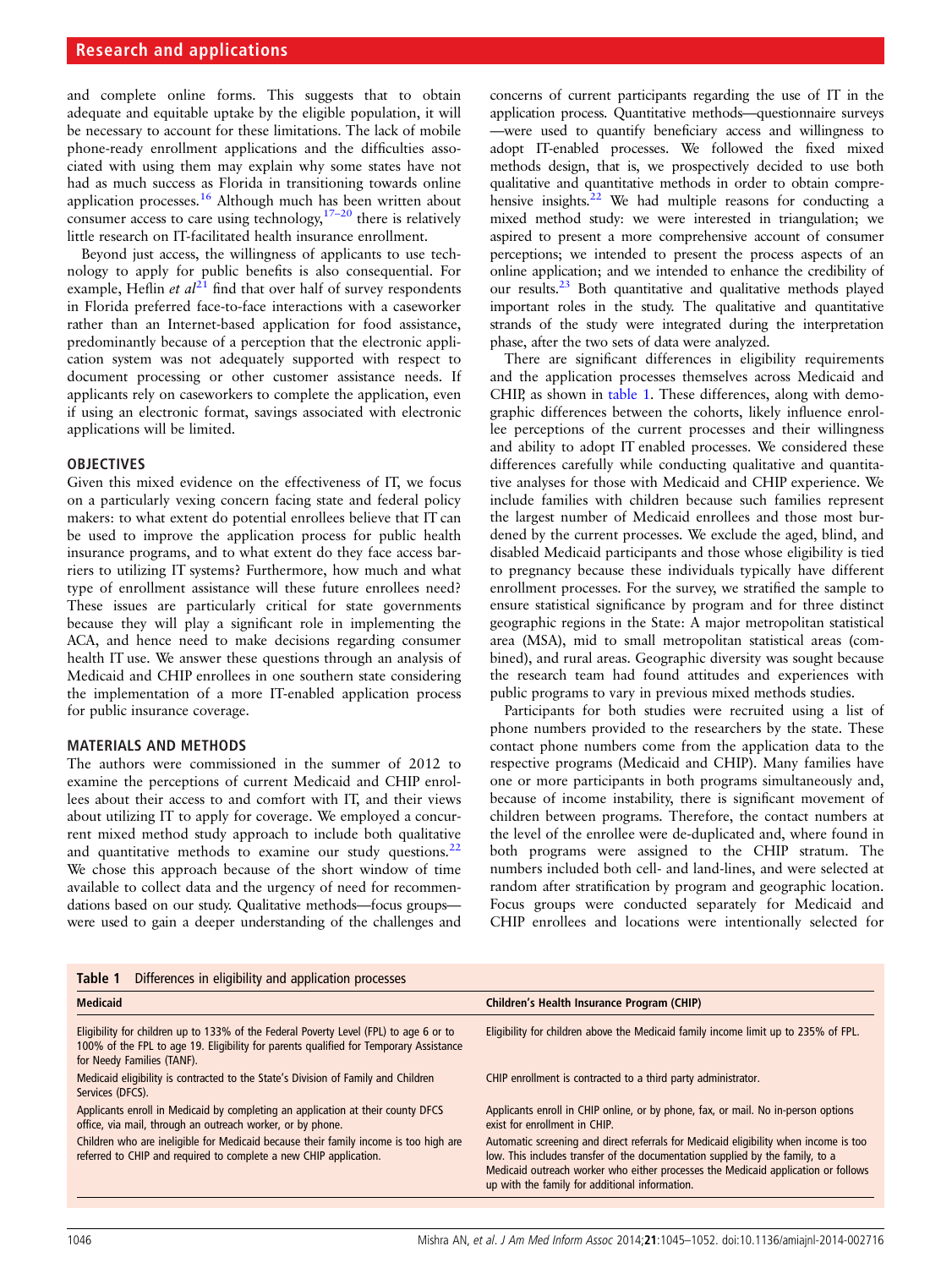geographic diversity. Once focus group sites were determined, phone numbers were provided for program participants living within certain zip codes in the state. Recruiters still screened family members to ensure that someone in the household had coverage through Medicaid or CHIP. If no family member reported coverage, they were excluded from the study. Recruiters also asked how long the family member had been enrolled to make sure that each focus group had participants with different lengths of program experience.

Focus group participants signed a written informed consent prior to their participation in the 2 h sessions. Participants in the survey provided oral consent after being informed about the purpose and length (20 min) of the survey. The institutional review board at the researchers' home institution approved the survey and interview guide, sample selection criteria, and informed consent processes.

## Focus group methods

We conducted six Medicaid focus groups (56 participants) and two CHIP focus groups (17 participants). We aimed for theme saturation and studies were discontinued once our goal was achieved. Saturation was achieved sooner among CHIP participants as the application process is uniform across the State. In contrast, the Medicaid application process can be perceived to vary in its implementation by county depending on local staffing levels and applicant volume as the process often includes face-to-face interactions with caseworkers. Additionally, Medicaid applicants may also submit their applications by mail or fax. Thus, we needed more Medicaid focus groups to reach theme saturation.

The research team prepared an interview guide after reviewing prior literature and considering the goals of the study. The team deemed it necessary to explore participants' attitudes and experiences with current eligibility and enrollment processes, level of knowledge and use of technology, and potential suggestions for changes to the current eligibility processes. The lead qualitative researcher drafted questions for each section of the interview guide and received edits and feedback from the research team and the Medicaid/CHIP Eligibility Director. All focus groups were conducted by experienced facilitators.

The discussions were audio recorded and transcribed verbatim by experienced professionals. The lead researcher carefully read the transcripts and used a generalized inductive approach to identify emergent themes expressed by participants. The lead researcher shared a preliminary coding scheme with two additional researchers, who reviewed it and independently coded the transcripts. Subsequently, the team met to discuss and resolve minor differences in the classification of comments into those themes and the labels with which they were identified. The preliminary themes did not change significantly and a consensus was reached regarding the key emergent themes in the focus groups. The process used in this study is consistent with the ones used in the medical informatics literature.<sup>[24](#page-7-0)–27</sup>

## Survey methods

We developed a preliminary survey questionnaire after reviewing the prior literature in health informatics and information systems, and discussing the application processes with state policy makers. The survey underwent several rounds of modifications and improvement. We then consulted researchers with domain expertise in Medicaid and CHIP enrollment, who suggested that we ensure that survey questions would not place undue burdens on respondents. We further refined our survey instrument based on these discussions. These steps ensured face

and content validity of the survey. The modified questionnaire was pilot-tested among recent Medicaid and CHIP recipients and improved iteratively four times, before being used in the actual survey. Medicaid and CHIP recipients answered up to 44 and 45 questions, respectively. The average duration was 20 min. The survey instrument is reported in the online appendix, a web only file.

We surveyed those responsible for enrolling family members in the State's Medicaid and CHIP programs via telephone about their access to the Internet, their use of IT to facilitate enrollment, and their preferences for a face-to-face encounter with an application assister versus completing the entire application process online. In total 4300 beneficiary phone numbers (split evenly between Medicaid and CHIP) were randomly selected and a total of 2013 families (with valid telephone numbers) completed the survey, representing an overall response rate of 47%. Multiple attempts were made to reach households which could not be reached in the first attempt. There was no significant difference in response rates by region or program (CHIP vs Medicaid). Phone numbers are associated with cases (family units), and sometimes a single phone number is associated with multiple cases, given that multiple families or sub-family units may live in a single household. Moreover, some families have enrollees in more than one program. In order to protect the identity of individuals and provide those surveyed with confidence that their information would be kept confidential, names associated with a particular phone number were not identified. Instead, the respondent provided information about the most recent enrollment/renewal process experience. Therefore, a small number of respondents answered questions about the program that was different from their pre-survey stratification cell. More of these individuals responded to questions relating to their prior CHIP experience although they were originally included in the Medicaid sample. Therefore, the number of CHIP respondents overall is slightly higher than the number of Medicaid respondents.

The survey was weighted to be reflective of the total number of unique telephone numbers (584 918) associated with Medicaid or CHIP enrollees at the start of the summer of 2012. This weighting takes into account the likelihood that a family was surveyed based on its original survey stratum, and uses poststratification weighting adjustments based on the program identified by the respondent and the race and geographical location of the respondent. Data presented here utilize survey weights and statistical analyses of differences by population group, and are adjusted for the stratified sample design underlying the survey. The descriptive statistical analysis of the survey is straightforward and any comparisons of responses by groups (eg, CHIP vs Medicaid) uses standard  $\chi^2$  tests.

## RESULTS

We provide qualitative and quantitative evidence that most, but not all, applicants are ready and able to utilize an IT-based application process. The focus group results identify the greatest frustrations participants have about the current processes and underscore the potential for IT-based processes to minimize those frustrations. Focus groups provide valuable qualitative and anecdotal evidence that set the context for understanding survey results. Accordingly, we first provide a synopsis of the focus group findings and then discuss survey results.

## Focus group results

Our analysis of the qualitative data obtained from focus groups revealed three prominent themes. First, although participants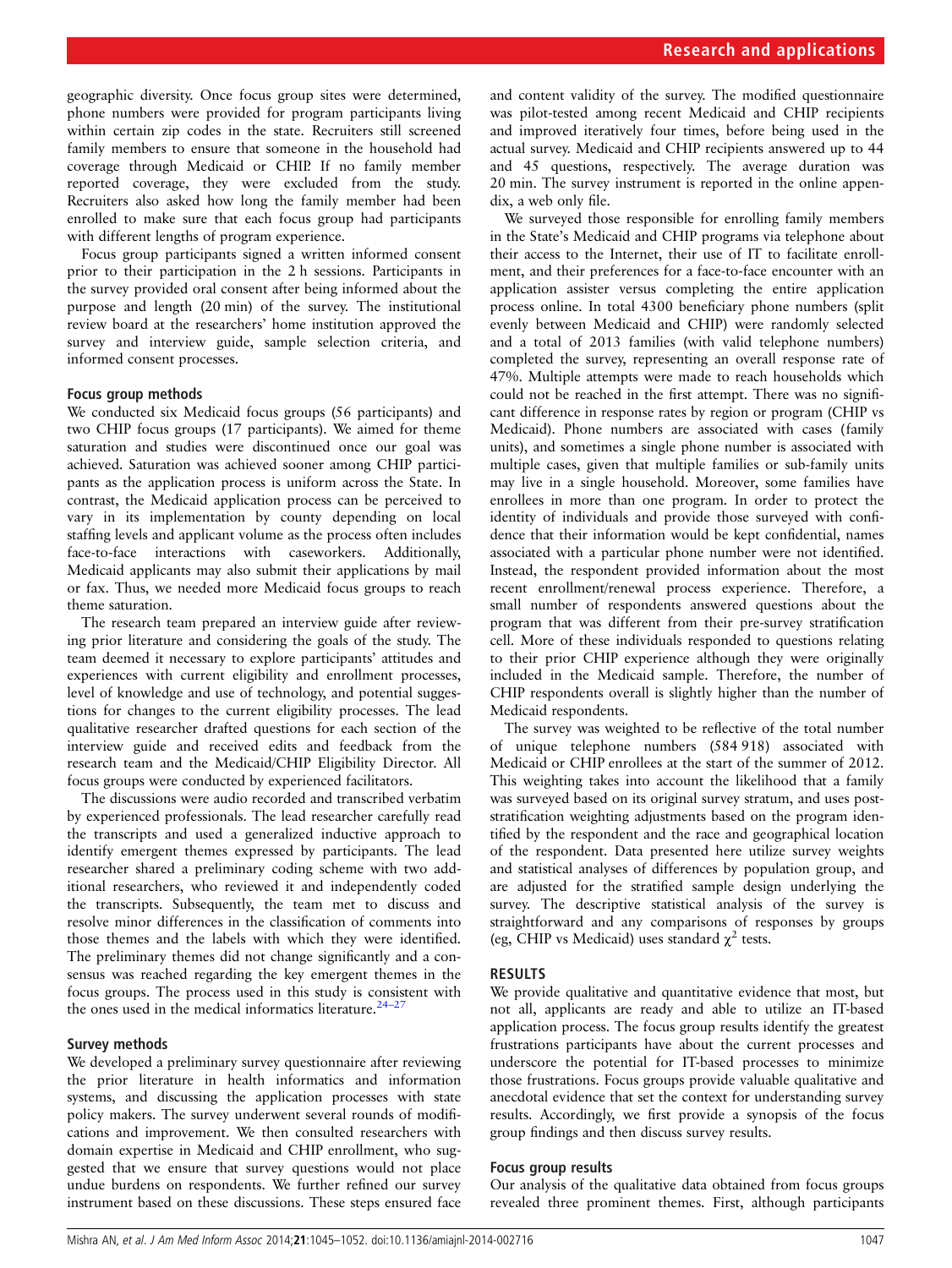concurred that documentation was necessary to qualify for benefits, many were concerned about the onerous and repetitive documentation requirements. Participants expressed frustrations about resubmitting documents when the information content, such as birth certificates and social security numbers, does not change over time. One Medicaid participant noted, "The birth certificates are \$25 a piece (for my two children). Now \$50 for some people may not be much, but for our family, it is. They won't accept a copy. You have to have a certified birth certificate." A CHIP participant mentioned, "That's my child's birth certificate. I just feel like that is important and should not be mailed to anybody." Another Medicaid participant commented about the strict formatting requirements of the documents, "It is just hard to get them what they want in the form that they want it… They didn't like the format my pay stubs were in… You know it is kind of embarrassing to go to your job and ask for those sorts of things."

The lack of an electronic process for submitting Medicaid applications and the required documentation leads to a substantial volume of paperwork being submitted to different locations at different times for the same application. The volume of paperwork combined with the number of people involved in application processing leads to a 'black hole' of lost documentation, which causes concerns of identity theft and lost health benefits. One participant mentioned, "They will suspend your Medicaid because they were wrong. You have done everything you are supposed to do, and they delay doing what they are supposed to do and lose your paperwork. Then you and your family suffer." Because applicants and beneficiaries have experienced lost paperwork, they are inclined to submit the paperwork in-person in order to receive a receipt. This is aptly captured by this participant, "The person that takes your paperwork does not always turn it in. My son got cancelled… so when I had to redo my stuff this past month…I made them stamp my stuff to make sure that it was going back there."

Difficulties accessing relevant workers for assistance constitute the second major theme from our analysis. When participants visited local offices to submit applications or get clarifications on Medicaid questions, they often became frustrated over the inaccessibility of staff. Respondents also complained about long wait times once in the office, difficulty in getting questions answered, and the inability to reach staff on the phone. One participant noted, "You go there as soon as they are open, and there are so many people in there that you may not get out until lunchtime. If they are not finished with you by lunch, you just sit there until they come back. Then, you have totally wasted a whole day." Participants made some concessions for workers. They realized that due to budget cuts, there are now fewer caseworkers, who are overloaded, stressed, and responsible for a large number of public welfare programs, including food stamps. Furthermore, although Medicaid enrollees recognize the potential value in using IT in the application process, they also believe that some may still need access to, and benefit from, interaction with a caseworker. CHIP participants did not seem enthusiastic about personal interactions with caseworkers, describing such steps as 'too time consuming', 'going backwards', and 'not needed'. A participant suggested, "The same things I can say over the phone, I can type into the computer."

Finally, a third theme arose with respect to IT use to apply for coverage. When given an option to complete the benefits application online, most participants suggested that they would rather complete the process electronically than use the traditional paper-based method. The CHIP focus groups suggested that the online process works smoothly and beneficiaries do not

want it to change. Even though the online method was preferred by a vast majority, these participants cautioned that such a system could only be successful if accommodations were made for those who have neither the skills nor equipment to complete the process on their own. They do not feel that access to computers in such places as libraries and community centers would be sufficient because these facilities do not have staff to demonstrate the use of the computer or answer questions about the online application.

#### Survey results

Table 2 provides demographic comparisons for Medicaid and CHIP respondents. Medicaid respondents are generally younger, less likely to be employed, and more likely to be nonwhite and female. In addition, Medicaid respondents are less likely to have graduated from college and more likely to live in an urban location.

[Table 3](#page-4-0) reports survey results regarding Internet access. Most respondents have access to the Internet, but Medicaid

#### Table 2 Survey respondent demographics

|                              | <b>Medicaid</b> |           | <b>CHIP</b>   |                |  |
|------------------------------|-----------------|-----------|---------------|----------------|--|
|                              | <b>Number</b>   | Share (%) | <b>Number</b> | Share (%)      |  |
| Age                          |                 |           |               |                |  |
| $16 - 24$                    | 78 765          | 17        | 11 361        | 9              |  |
| $25 - 34$                    | 168 848         | 37        | 52 681        | 41             |  |
| $35 - 44$                    | 109 860         | 24        | 36 866        | 28             |  |
| $>45$                        | 35 486          | 21        | 129 624       | 22             |  |
| p Value $(\chi^2)$ <0.0004   |                 |           |               |                |  |
| <b>Currently employed</b>    |                 |           |               |                |  |
| Yes                          | 174 617         | 38        | 70 622        | 54             |  |
| <b>No</b>                    | 276 164         | 61        | 55 236        | 43             |  |
| DK/refused                   | 4513            | 1         | 3766          | 3              |  |
| p Value $(\chi^2)$ <0.0001   |                 |           |               |                |  |
| Ethnicity                    |                 |           |               |                |  |
| Hispanic                     | 62 674          | 14        | 19812         | 15             |  |
| p Value $(\chi^2) = 0.2747$  |                 |           |               |                |  |
| Race                         |                 |           |               |                |  |
| White                        | 202 970         | 45        | 62 582        | 48             |  |
| African American             | 216 837         | 48        | 50 735        | 39             |  |
| All others                   | 35 487          | 8         | 16 307        | 13             |  |
| p Value $(\chi^2)$ <0.0015   |                 |           |               |                |  |
| Gender                       |                 |           |               |                |  |
| Female                       | 416 362         | 91        | 111 539       | 86             |  |
| Male                         | 38 932          | 9         | 18 0 84       | 14             |  |
| p Value $(x^2)$ < 0.0019     |                 |           |               |                |  |
| Education                    |                 |           |               |                |  |
| Less than high school        | 59 829          | 13        | 13 876        | 11             |  |
| <b>High school</b>           | 160 001         | 35        | 46 618        | 36             |  |
| Some college or vocation     | 184 143         | 40        | 43 597        | 34             |  |
| College graduate or higher   | 48 752          | 11        | 23 107        | 18             |  |
| DK/refused                   | 2569            | 1         | 2066          | $\overline{2}$ |  |
| p Value $(\chi^2) = 0.0004$  |                 |           |               |                |  |
| Geography                    |                 |           |               |                |  |
| Rural                        | 179 729         | 39        | 48 4 64       | 37             |  |
| Urban                        | 275 565         | 61        | 81 160        | 63             |  |
| p Value $(x^2)$ < 0.09       |                 |           |               |                |  |
| Survey population (weighted) | 455 294         |           | 129 624       |                |  |
| Sample size (N)              |                 | 846       |               | 1167           |  |

CHIP, Children's Health Insurance Program.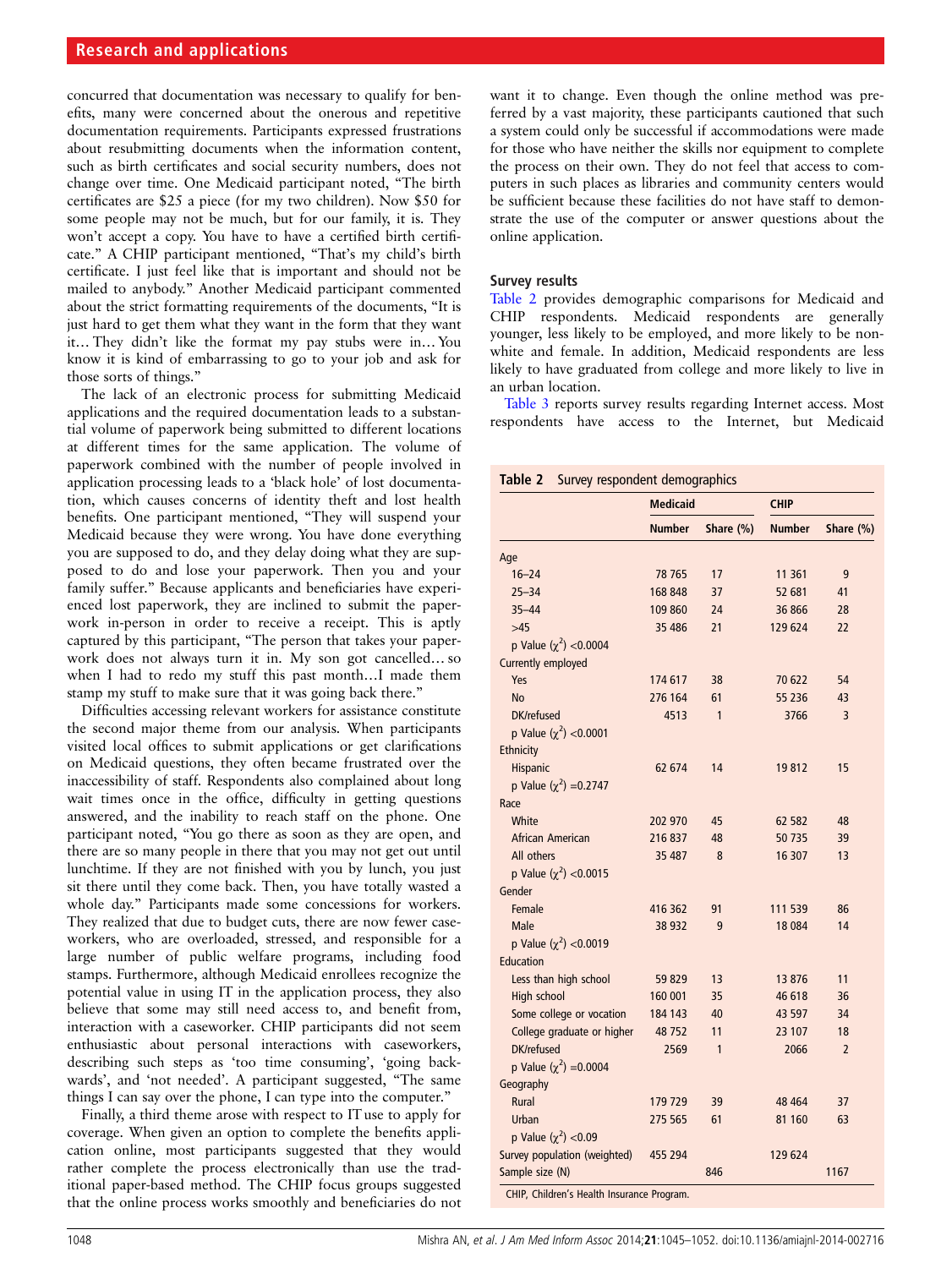<span id="page-4-0"></span>Table 3 Internet access

| Access at<br>home |      | <b>Access via</b><br>mobile |               | No or<br>limited<br>access*                                                                                           |                            |
|-------------------|------|-----------------------------|---------------|-----------------------------------------------------------------------------------------------------------------------|----------------------------|
| N                 | $\%$ | N                           | $\frac{0}{0}$ | N                                                                                                                     | $\%$                       |
| 371 555           | 65.3 | 33 342                      | 5.7           | 180 021                                                                                                               | 30.8                       |
|                   |      |                             |               |                                                                                                                       |                            |
| 284 233           | 62.4 | 26 219                      | 5.8           | 144 842                                                                                                               | 31.8                       |
| 87 322            | 67.4 | 7123                        | 5.5           | 35 1 7 9                                                                                                              | 27.1                       |
|                   |      |                             |               |                                                                                                                       |                            |
|                   |      |                             |               |                                                                                                                       |                            |
| 163 641           | 66.7 |                             | 4.8           | 69 896                                                                                                                | 28.5                       |
| 204 612           | 61.7 | 21 533                      | 6.5           | 105 254                                                                                                               | 31.8                       |
| 3301              | 39.9 | 106                         | 1.3           | 4871                                                                                                                  | 58.8                       |
|                   |      |                             |               |                                                                                                                       |                            |
|                   |      |                             |               |                                                                                                                       |                            |
| 195 901           |      |                             |               | 87 173                                                                                                                | 29.2                       |
| 175 654           | 61.4 |                             | 6.1           | 92 848                                                                                                                | 32.5                       |
|                   |      |                             |               |                                                                                                                       |                            |
|                   |      |                             |               |                                                                                                                       |                            |
|                   |      |                             | 5.3           | 78 839                                                                                                                | 29.7                       |
|                   |      |                             | 6.9           | 87 593                                                                                                                | 32.7                       |
| 37 658            | 72.7 | 547                         | 1.1           | 13 589                                                                                                                | 26.2                       |
|                   |      |                             |               |                                                                                                                       |                            |
|                   |      |                             |               |                                                                                                                       |                            |
| 340 124           | 64.4 | 29 4 68                     | 5.6           | 158 309                                                                                                               | 30.0                       |
| 31 460            | 55.1 |                             |               | 21 7 12                                                                                                               | 38.1                       |
|                   |      |                             |               |                                                                                                                       |                            |
|                   |      |                             |               |                                                                                                                       |                            |
| 30 472            | 41.3 |                             |               | 38 805                                                                                                                | 52.7                       |
| 111 729           | 54.1 |                             | 6.4           | 81 661                                                                                                                | 39.5                       |
| 166 437           | 73.0 | 12 0 20                     | 5.3           | 49 641                                                                                                                | 21.8                       |
| 60 220            | 83.8 | 3539                        | 4.9           | 8100                                                                                                                  | 11.3                       |
|                   |      |                             |               |                                                                                                                       |                            |
|                   |      |                             |               |                                                                                                                       |                            |
| 132 787           | 58.2 |                             |               |                                                                                                                       |                            |
| 238 768           | 66.9 | 20 784                      | 5.8           |                                                                                                                       |                            |
|                   |      |                             |               |                                                                                                                       |                            |
|                   |      | 161 344 60.3                |               | 11 703<br>66.5 15 925 5.3<br>17417<br>172 553 65.0 14 161<br>18 635<br>3874 6.8<br>4429 6.0<br>13 2 2 9<br>12 559 5.6 | 82 848 36.3<br>97 174 27.2 |

\*Limited access is defined as access outside the home (work, school, public library, or other computer not in the home of the respondent). CHIP, Children's Health Insurance Program.

respondents are more likely than CHIP respondents to have no access or access that is limited to reliance on a work computer, a computer in a library, a computer in the home of a friend or family member, or some other location (32% vs 27%, difference not significant). Despite beliefs to the contrary among many policy makers and researchers, a majority of people benefitting from the two programs have access to the Internet. The majority across both groups have access through a home computer (65%), with a small but significant group having access through a mobile device (6%). Additional analysis of Internet access, shown in table 3, suggests that enrollees with more education, who are white, who are working, or who are living in urban areas are more likely to have private access to the Internet.

[Table 4](#page-5-0) provides survey responses by program enrollment (correlated with income group) for questions regarding the respondents' most recent application experience and IT skills and preferences. We note that the majority, in both the Medicaid and CHIP programs, are satisfied with the current

enrollment processes, with CHIP enrollees slightly more satisfied. Only a small minority of survey respondents enrolled in either program answered in a manner that suggests that the application is difficult to complete (6% for Medicaid and 3% for CHIP). This result is somewhat inconsistent with the findings noted in theme one from the focus groups and points to the value of a mixed method study. It is likely that those who have strong feelings about the experience of enrolling in Medicaid participate more readily in a focus group and voice their opinions strongly in the session.

While greater than 80% of respondents felt comfortable with computers, only slightly more than half the respondents felt comfortable using computers to send scanned or photographed documents. Just over half the respondents (53% of Medicaid and 59% of CHIP) agreed that online help is as useful as talking to a knowledgeable person.

Medicaid respondents were asked to think about selected steps in the application process and indicate their preference for use of the Internet rather than face-to-face interaction on a scale of 1 to 5, with 5 meaning a complete preference. CHIP respondents were given the inverse questions and asked to indicate their preference for face-to-face interactions, with 5 meaning complete preference. [Table 5](#page-5-0) reports the percentage of respondents in Medicaid with a 'weak' preference for IT, meaning they evaluated their preference for IT as a 1 or a 2, and CHIP respondents with a strong preference for face-to-face, meaning they evaluated their preference for face-to-face a 4 or 5. Despite their different prior experiences, the share reporting a weak preference for IT-enabled or a strong preference for face-to-face processes is not much different between CHIP and Medicaid respondents across these potential steps in the process. A majority of respondents in both groups would prefer to use the Internet to complete their application, consistent with the third theme from the focus groups. Across both groups the weakest preference for IT enabled processes was reported for income and identity verification. While we do not report differences in IT preferences across demographic groups, we observed that across most responses, rural residents were significantly less likely to prefer Internet over face-to-face interactions (see fi[gure 1\)](#page-5-0).

#### **DISCUSSION**

Online, rather than face-to-face, interactions are increasingly becoming the dominant medium of communication between the government and its citizens.<sup>9</sup> The vast majority of Medicaid and CHIP participants in our study state have access to the Internet, with the largest proportion enjoying this access at home. This is consistent with a recent national survey of Internet use which included respondents of all ages and demographic groups.<sup>[12](#page-7-0)</sup> Our survey results are also consistent with their finding that increased access is associated with higher income and education levels and lower levels of access with rural residents and the unemployed.

The CHIP program in the state surveyed has always had an online application and as of 2012, approximately 30% of applications are taken electronically, 60% are through electronic referrals from other public benefit programs, and less than 6– 7% are submitted on paper. The difference in the percentage of applicants with access to the Internet and our survey results suggests that additional factors play a role in an applicant's decision to use the Internet in the application process. Thus, while Internet access is necessary for Medicaid applicants to use online systems, if the state's CHIP program is any indication, it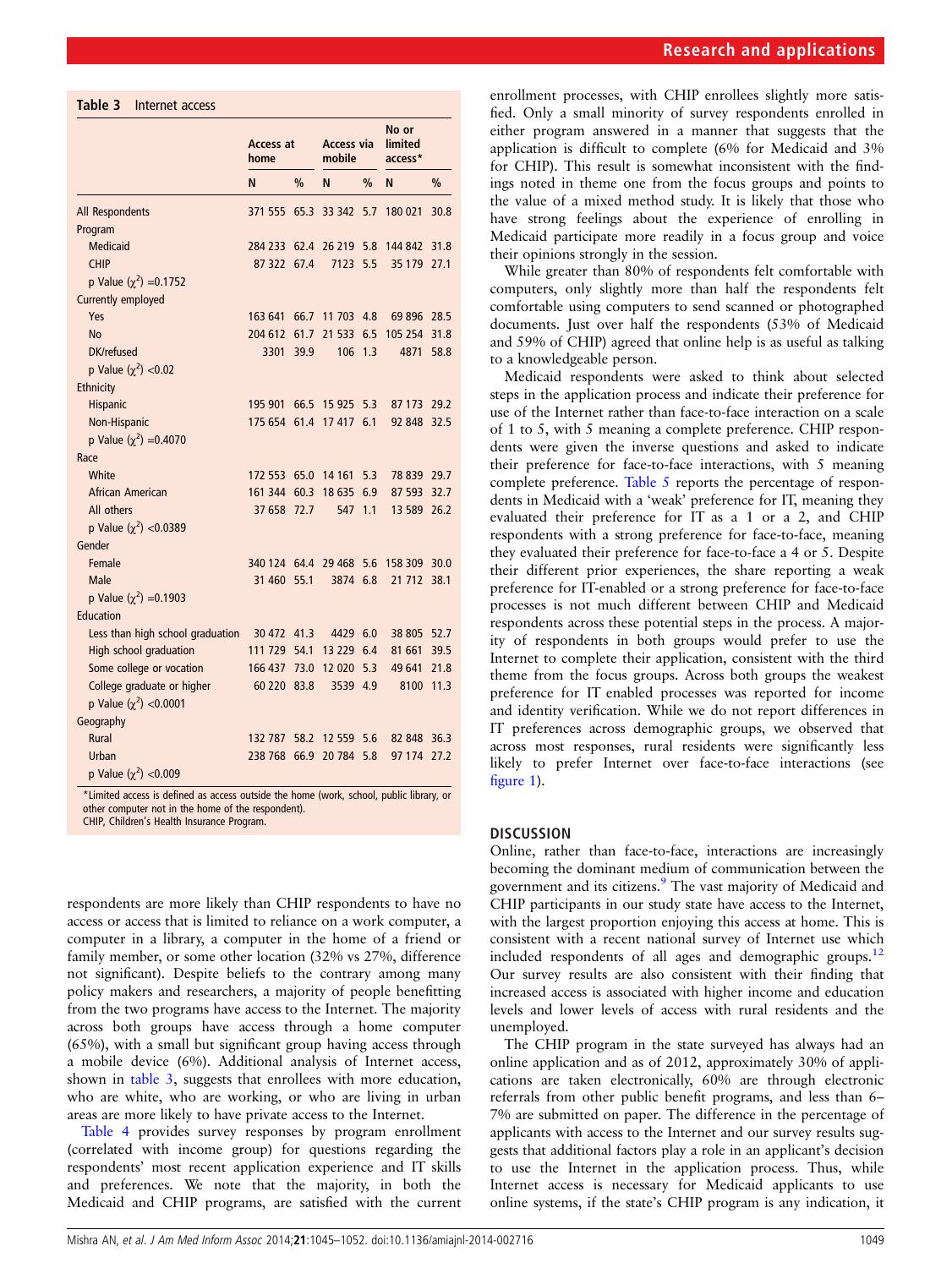#### <span id="page-5-0"></span>Table 4 Experience with the current application process and IT preferences

|                                                                          | <b>Medicaid</b> |               | <b>CHIP</b> |               |                    |
|--------------------------------------------------------------------------|-----------------|---------------|-------------|---------------|--------------------|
|                                                                          | N               | $\frac{0}{0}$ | N           | $\frac{0}{0}$ | $\chi^2$ (p value) |
| Respondents who                                                          |                 |               |             |               |                    |
| Are dissatisfied with current application processes                      | 45 044          | 9.9           | 5703        | 4.4           | 0.0012             |
| Disagree that current application process is easy                        | 27 113          | 6.0           | 3430        | 2.6           | 0.0029             |
| Agree that lost paperwork is a barrier to administrative processes       | 417821          | 91.8          | 114 966     | 88.7          | 0.1877             |
| Report contacting the program for assistance                             | 96 153          | 21.1          | 28 3 7 5    | 21.9          | 0.4127             |
| Of those contacting program                                              |                 |               |             |               |                    |
| Contact via phone                                                        | 72 463          | 15.9          | 25 9 21     | 20.0          | 0.0001             |
| Satisfied with call center experience                                    | 40 253          | 8.8           | 22 185      | 17.1          | 0.0001             |
| Personal visit                                                           | 19 5 5 5        | 4.3           | 710         | 0.5           | $n/a^*$            |
| Satisfied with personal visit                                            | 14 4 71         | 3.2           | n/a         | n/a           | $n/a^*$            |
| Respondents who                                                          |                 |               |             |               |                    |
| Feel comfortable working with computers                                  | 371 544         | 81.6          | 108 701     | 83.9          | 0.6642             |
| Feel comfortable sending scanned paperwork to people                     | 249 658         | 54.8          | 85 806      | 66.2          | 0.0014             |
| Feel comfortable sending pictures of paperwork to people                 | 242 380         | 53.2          | 69 974      | 54.0          | 0.4127             |
| Agree that online help is as useful as talking to a knowledgeable person | 239 476         | 52.6          | 76 105      | 58.7          | 0.0275             |
| Agree that IT allows for application for benefits at their convenience   | 365 718         | 80.3          | 112 058     | 86.4          | 0.0031             |
| Share needing someone trustworthy to quide them through the process      | 273 580         | 60.1          | 69 971      | 54.0          | 0.0263             |

\*n/a means a formal statistical comparison could not be made because too few CHIP respondents made a visit to the office and none of these reported satisfaction with the visit. CHIP, Children's Health Insurance Program; IT, information technologies.

is not sufficient; applicants may not completely prefer this mode of application for two reasons.

First, although the manual document submission process for Medicaid can be cumbersome, the alternative presents its own set of challenges. For instance, our results indicated that while greater than 80% of respondents feel comfortable working with computers, a much lower percentage—53–66% depending on the program—feel comfortable sending scanned or photographed paperwork electronically. Additionally, applicants' access to the necessary hardware and software, their skill at uploading scanned documents, and their willingness to use such technology may differ significantly. An effective remedy to this problem could be increased use of electronic income and citizenship verification by states through state vital records databases and the federal data hubs that support ACA marketplace enrollment. The state considered in this paper uses its vital records to verify citizenship for Medicaid and CHIP applicants, but manual intervention is still necessary when there is a discrepancy or to verify citizenship of those who have moved across state lines.

| <b>Table 5</b> Preferences in the application process | weak preferences<br>for IT | <b>Medicaid</b> ; reporting | <b>CHIP</b> ; reporting<br>strong preference<br>for face-to-face |           |  |
|-------------------------------------------------------|----------------------------|-----------------------------|------------------------------------------------------------------|-----------|--|
|                                                       | N                          | Share (%)                   | N                                                                | Share (%) |  |
| Access to application forms                           | 136 750                    | 30.0                        | 38 627                                                           | 29.8      |  |
| Completing the application                            | 141 272                    | 31.0                        | 37 680                                                           | 29.7      |  |
| Sending supporting paperwork                          | 176 502                    | 38.8                        | 45 382                                                           | 35.0      |  |
| Eligibility determination                             | 149 650                    | 32.9                        | 43 196                                                           | 33.3      |  |
| Verifying identity and income                         | 188 961                    | 41.5                        | 52 359                                                           | 40.4      |  |
| Answering customer questions                          | 171 962                    | 37.7                        | 51 597                                                           | 39.8      |  |
| Renewal process                                       | 140 285                    | 30.8                        | 40 289                                                           | 31.1      |  |
| Entire application process                            | 146 735                    | 32.2                        | 41 082                                                           | 31.7      |  |

CHIP, Children's Health Insurance Program; IT, information technologies.

Second, applicants may perceive a need to talk with eligibility workers or other enrollment assistors to understand the requirements and intricacies of various programs. About 20% of our survey respondents reported contacting the programs for application assistance. However, both the focus group results (theme 2) and the survey (table 4) suggest some level of dissatisfaction with those interactions. A potential solution to the above issues is to leverage the technology to provide help to applicants. Recent advances in IT, such as online chats, videos, audios, and text, enable easy access to program and eligibility information, while also providing the necessary interactivity that some users may require. Industries such as online travel, insurance, and retail use such communication channels extensively and also offer tracking systems to ensure customers that their applications or orders are being processed. According to our survey results (table 4), about 53% of the Medicaid respondents and 59% of CHIP respondents agree that online help is as useful as talking to someone knowledgeable in-person. Though online help and call centers can provide some relief to overburdened



Figure 1 Respondents' preferences for Internet versus face-to-face interaction by region.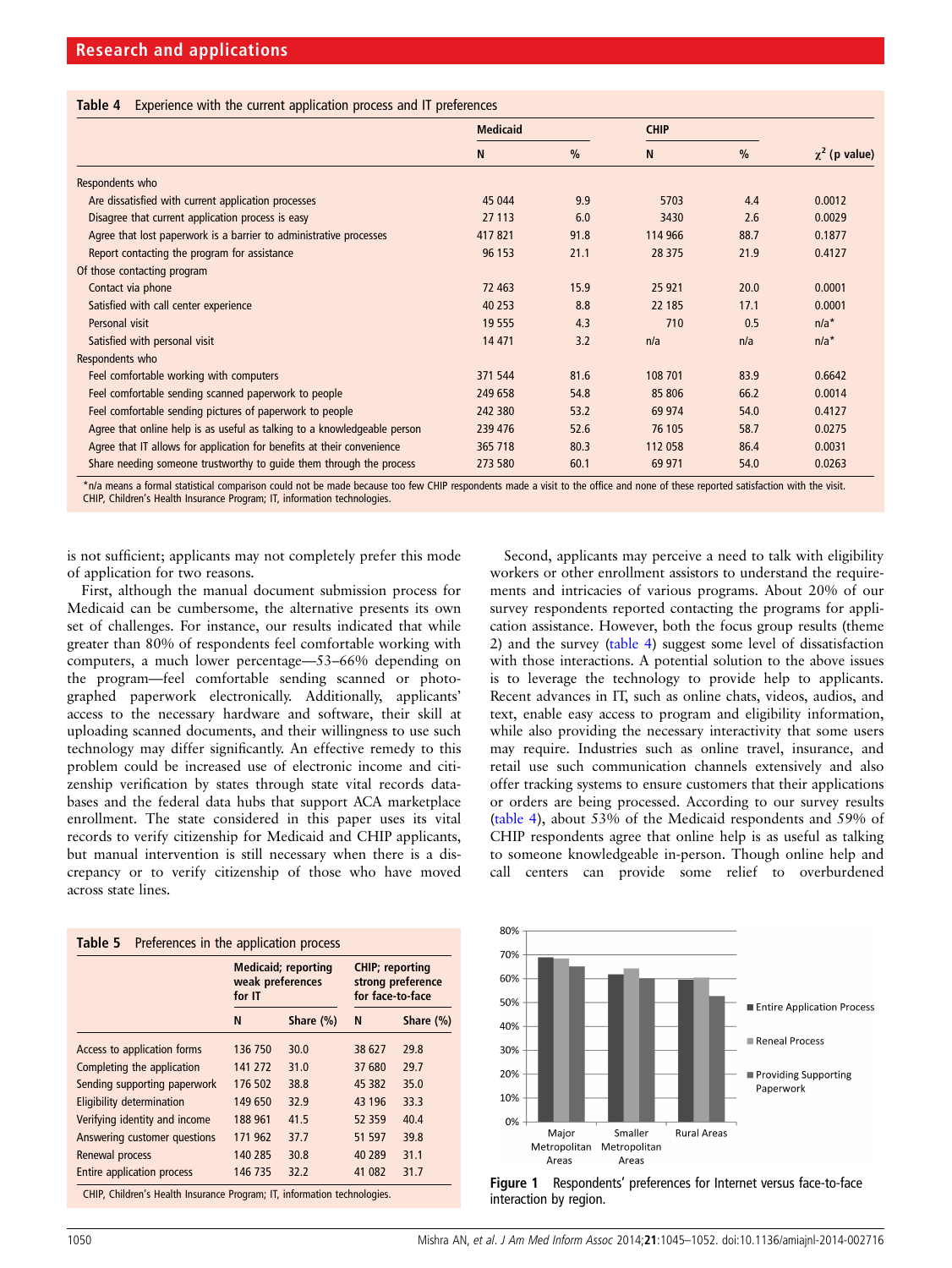<span id="page-6-0"></span>caseworkers, our results are also consistent with Heflin et  $al$ ,  $21$ who find that more than half of survey respondents still prefer face-to-face interactions with a caseworker rather than an Internet-based application for food assistance. Despite longstanding options for online enrollment in CHIP, about one third report a preference for face-to-face options for enrollment. Guidance provided by the United States Department of Health and Human Services also underscore that caseworkers may be necessary to support complex cases and specific applicant needs.[28](#page-7-0)

When asked about their preferences, a third indicated a weak preference for using IT in the entire application process or a strong preference for face-to-face interaction. This theme was reiterated in the focus groups. One Medicaid focus group participant said: "I just go and get the paper and fill it out. That way I know it gets submitted." [Figure 1](#page-5-0) suggests that rural applicants, who would potentially benefit the most in terms of saving on travel time and expenses through the use of an online application, had lower preferences for IT enabled application processes than those in a metropolitan area. Hence from a policy perspective, it is prudent to offer help via both online and offline channels. This may be particularly important for potential enrollees who have routine questions about the program or who have technical issues while completing the application. This may also serve to address overburdened staff members who have difficulty meeting current demand for assistance.

The success of the ACA will, in part, be based on take up of plans through the state and federal exchanges and, in states where applicable, through expanded Medicaid eligibility. Our findings suggest a small but significant group of potentially eligible consumers will be unable to access plans sold only online because of limited or no ability to access the web. It is important to consider the prevalence of mobile devices for some as the primary access point for the Internet. The design of such websites should consider the potential limitations in providing text responses and be designed to accommodate these users. As an example, Washington DC's health insurance exchange has developed DC Health Link App 1.0, which allows users to find an insurance broker or an assister. The 2.0 release of the app will allow consumers to shop and enroll.<sup>[29](#page-7-0)</sup>

Our findings speak more generally to the importance of having well-trained navigators assist consumers in the online insurance exchanges and well-trained enrollment assisters who continue to support public insurance applicants. In particular, we find that respondents most likely to experience issues with an Internet-based application are those with a high school degree or less, those who are African American, rural residents, and those not currently working. This group of recipients would make an apt target for navigators and enrollment assisters who will need to find ways to make IT-enabled processes accessible to those most at risk for not enrolling in coverage for which they are eligible.

Researchers and policy makers should be cautious while generalizing our results to a broader population, as only families that enrolled in coverage were included in our survey and focus groups; their preferences may not be similar to those who have been denied or not enrolled in a public insurance program. Second, this study reports the demographic characteristics of the survey respondent, who may not be the actual enrollee of the program. This was done to protect the identities of the recipients, but leaves open the possibility of biased or inaccurate responses. Finally, 47% of contacted households completed the survey, which may raise concerns of non-response bias. Considering our surveys were uncompensated and long, a 47%

completion rate represents a satisfactory response rate, especially because respondents were chosen randomly and do not differ significantly from the broader Medicaid and CHIP population in the state. This completion rate also compares favorably with a recent analysis by the Pew Research Center, which found that telephone survey response rates in 2012 fell to 9% from 25% in 2003.[30](#page-7-0) Future research may consider incentivizing Medicaid and CHIP survey respondents.

## **CONCLUSION**

This paper contributes to both technology-enabled healthcare access and empowerment literature and health policy literature by evaluating efficiency and adaptation issues in the context of potential IT-related changes in the Medicaid and CHIP application processes. Some policy makers and advocates have expressed reservations about moving away from a paper-based, in-person application system towards an online application system for Medicaid coverage. There is concern about access barriers to technology as well as a potential disparity in IT familiarity among the Medicaid population. In contrast, proponents of increased IT use emphasize that an online application system can potentially expand access to those who face transportation challenges or may have difficulty taking leave from work to visit a state office during regular business hours. In addition, such an online system offers the possibility of cost savings through increases in efficiency.

While our results provide support for increasing the role of IT in the Medicaid application process, we also found that a significant percentage of respondents place value on paper-based applications and the assistance they receive through face-to-face interactions with caseworkers. Thus, although the use of IT-enabled processes is essential for effectively managing eligibility and enrollment for public programs and private plans offered through state and federal exchanges, policy makers should be cognizant of the technological readiness of recipients and strive to provide offline help to those who may need it to ensure broad participation in the insurance market.

Acknowledgements We would like to thank Beverly Tyler, BS, for her help with the focus groups; Mei Zhou, MS, for her assistance with the creation of the sample frame; and our colleagues at the Georgia Health Policy Center for their feedback on our paper.

Contributors Study design: ANM, JM, and AS. Data collection: ANM, JM, AS, PK, and SM. Data analysis: PK. Interpretation of results: PK, ANM, JM, AS, and SM. Drafting the article and critical revision: ANM, PK, JM, AS, and SM.

Funding Funding for this research was provided by the Georgia Department of Community Health (DCH Contract # 2012010). The study sponsor provided us with the telephone numbers of the Medicaid and CHIP recipients.

#### Competing interests None.

Ethics approval This project was approved by the institutional review board at Georgia State University.

Provenance and peer review Not commissioned; externally peer reviewed.

**Open Access** This is an Open Access article distributed in accordance with the Creative Commons Attribution Non Commercial (CC BY-NC 3.0) license, which permits others to distribute, remix, adapt, build upon this work non-commercially, and license their derivative works on different terms, provided the original work is properly cited and the use is non-commercial. See: http://creativecommons.org/ licenses/by-nc/3.0/

#### REFERENCES

- 1 Eibner C, Hussey PS, Girosi F. The effects of the Affordable Care Act on workers' health insurance coverage. N Engl J Med 2010;363:1393-5.
- Medicaid.gov. State Medicaid & CHIP policies for 2014. Baltimore, MD: Centers for Medicare & Medicaid Services. [http://medicaid.gov/Medicaid-CHIP-Program-](http://medicaid.gov/Medicaid-CHIP-Program-Information/By-State/By-State.html)[Information/By-State/By-State.html](http://medicaid.gov/Medicaid-CHIP-Program-Information/By-State/By-State.html) (accessed 20 Apr 2014).